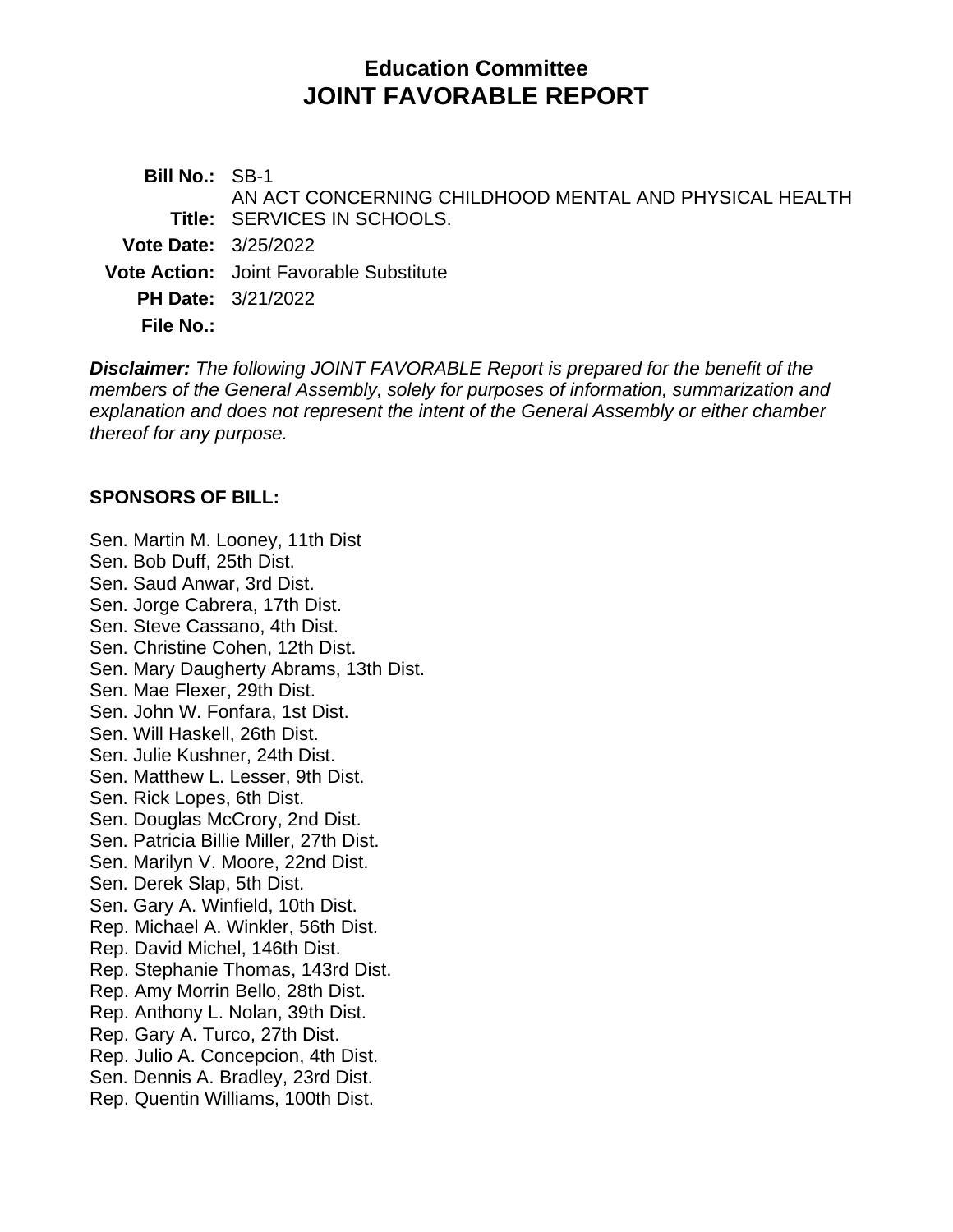Rep. Geraldo C. Reyes, 75th Dist. Rep. Frank Smith, 118th Dist. Rep. John K. Hampton, 16th Dist. Rep. Jillian Gilchrest, 18th Dist.

# **REASONS FOR BILL:**

This bill requires the Commissioner of Education shall, within available appropriations, on an annual basis not later than January 1, 2023 to develop and distribute a survey to each local and regional board of education concerning the employment of school social workers, school psychologists, school counselors, and school nurses by such local or regional board of education. Following the completion of the survey, the bill requires the Commissioner of Education to annually calculate the following ratios: student to school social worker, student to school psychologist, student to school counselor, and student to school nurse. The Commissioner under the bill is then charged with furnishing the General Assembly with a report regarding the various ratios.

Additionally, the bill calls for the Department of Education to administer a grant program to provide grants to local and regional boards of education for the purpose of hiring and retaining additional school social workers and school psychologists.

Furthermore, the bill through the State Board of Education, establishes a human services permit for any applicant with specialized training, experience, or expertise in social work, human services, psychology, or sociology.

The bill then requires the Department of Education in collaboration with the governing authority for intramural and interscholastic athletics to develop a mental health plan for student athletes and requires each local and regional board of education to implement the plan in the July 1, 2023 school year.

Also, the bill requires the State Board of Education in consultation with the Commissioner of Public Health to adopt regulations regarding the conditions and procedures for the storage and administration of opioid antagonists by school personnel to students. And the bill allows a school nurse or qualified school employee to administer first-aid to students that experience an opioid-related drug overdose.

The bill also establishes a minority teacher candidate scholarship program to be administered by the Department of Education in consultation with the Office of Higher Education.

Two task forces are proposed in the legislation, one establishing a task force to combat ableism, and another establishing a task force to study the governance structure and internal procedures of the Connecticut Interscholastic Athletic Conference.

Furthermore, the bill requires the Commissioner of Early Childhood to coordinate with local and regional school readiness councils to conduct a needs assessment for infant, toddler and preschool spaces in school readiness programs throughout the state and requires the Commissioner of Early Childhood to act on the results of the assessment by increasing or adjusting the number of infant, toddler and preschool spaces in school readiness programs to meet demand.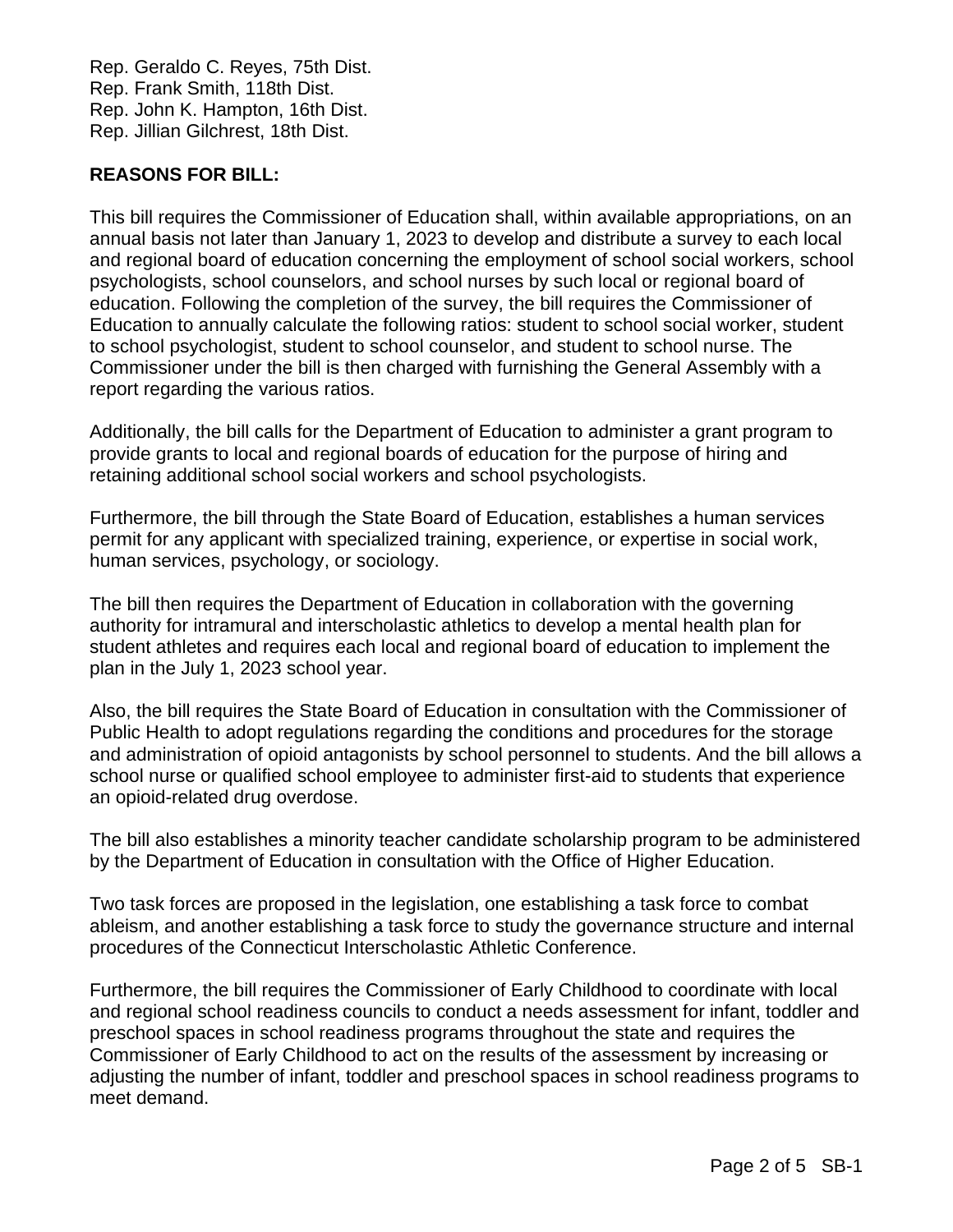The bill also increases the per child sliding fee scale for the school readiness program and establishes an early childhood care and education salary enhancement grant program to be administered by the Office of Early Childhood.

Moreover, the bill requires that each employee of an early childhood care and education program be paid an annual salary as prescribed in the proposed early childhood educator compensation schedule established by the Office of Early Childhood

Lastly, the bill makes several appropriations.

# **RESPONSE FROM ADMINISTRATION/AGENCY:**

# **[Commissioner Charlene Russell-Tucker, CT State Dept. of Education](https://www.cga.ct.gov/2022/eddata/tmy/2022SB-00001-R000321-Russell-Tucker,%20Charlene,%20Commissioner-Connecticut%20Department%20of%20Education-TMY.PDF)**

"We believe it is not in the best interests of our students for non-certified bachelor's degree individuals to provide "mental health and human services", as they do not have the requisite training and skills necessary. We believe the bill should include language that allows local education agencies (LEAs) to employ such individuals to "assist in providing supports to students including case management, care coordination, etc. under the supervision of a certified school Social Worker." Requiring school social workers to conduct home visits as a legal requirement may have unintended consequences on staffing for an already struggling endorsement area. Furthermore, LEAs should determine the need for home visits on a student-by-student basis in consultation with families. Lastly, if this were to pass as is, we do not have the capacity to add additional layering of processing of permits without added staff capacity."

# **NATURE AND SOURCES OF SUPPORT:**

# **[Donald E. Williams, Executive Director, Connecticut Education Association](https://www.cga.ct.gov/2022/eddata/tmy/2022SB-00001-R000321-Williams,%20Jr.,%20Donald,%20Executive%20Director-Connecticut%20Education%20Association-TMY.PDF)**

"The CEA strongly supports SB 1 concerning mental and physical health for students in our schools. In the years prior to the pandemic, educators and parents were already focused on the critical link between student health and academic progress for students. The pandemic underscored the need for more resources—additional social workers, counselors, access to healthcare resources, and lower student-to-teacher ratios. Identifying and addressing student health needs as early as possible leads to better outcomes in every way."

#### **[Mike Muszynski, State and Federal Relations Manager, Connecticut Conference of](https://www.cga.ct.gov/2022/eddata/tmy/2022SB-00001-R000321-Muszynski,%20Mike,%20State%20and%20Federal%20Relations-CT%20Conference%20of%20Municipalities-TMY.PDF)  [Municipalities](https://www.cga.ct.gov/2022/eddata/tmy/2022SB-00001-R000321-Muszynski,%20Mike,%20State%20and%20Federal%20Relations-CT%20Conference%20of%20Municipalities-TMY.PDF)**

"The bill would, among other things, (1) create a state grant that would provide assistance to local boards of education hire additional social workers, (2) provide resources for scholastic athletes regarding mental health, (3) require the implementation of mental health plans for student athletes, (4) allow for schools to be equipped with Narcan, (5) support efforts for minority teacher retirement, and (6) make changes to the school readiness program, along with efforts to support early childhood education."

# **[Doug Nakashima, Chief Operating Officer, YMCA of Greater Hartford](https://www.cga.ct.gov/2022/eddata/tmy/2022SB-00001-R000321-Nakashima,%20Doug,%20Chief%20Operating%20Officer-Greater%20Hartford%20YMCA-TMY.PDF)**

"Quality childcare is a necessity if our state's economy is to return to prepandemic levels. Childcare is already unaffordable and without a meaningful increase in reimbursement rates,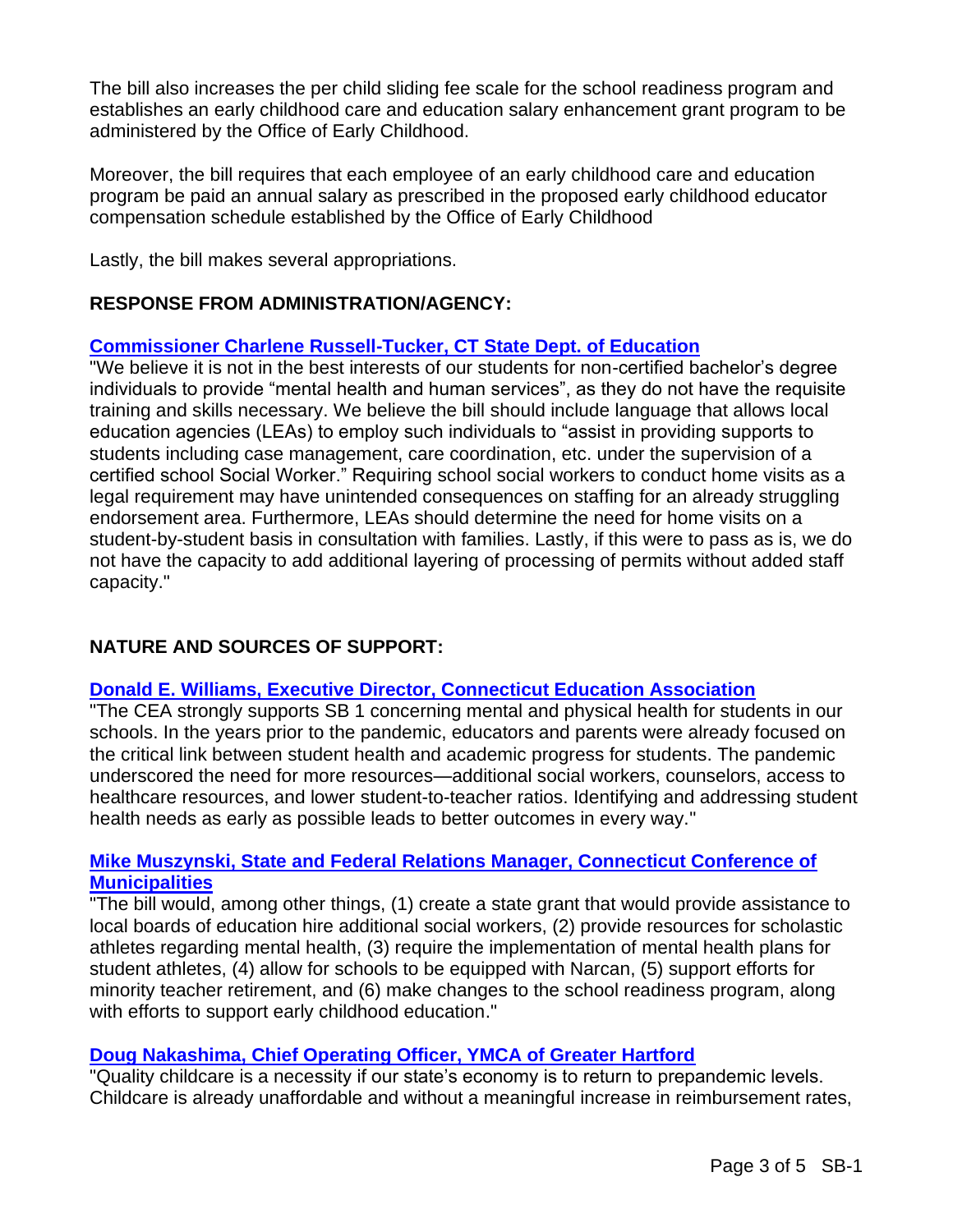the state will be making the children care system significantly more expensive. It is imperative that our childcare centers receive a rate increase so that we can continue to provide safe and quality childcare to Connecticut's children."

# **[Subira Gordon, Executive Director, ConnCAN](https://www.cga.ct.gov/2022/eddata/tmy/2022SB-00001-R000321-Gordon,%20Subira,%20Executive%20Director-ConnCAN-TMY.PDF)**

"Senate Bill 1 makes key investments in postsecondary education program scholarships for students from Priority School Districts, whose student population is 83.1% students of color, on average. The scholarship program supports students up to \$20,000 a year for their education. This is life changing. We hope there are opportunities to expand the available fund for this."

# **[Senate Democrats, Connecticut General Assembly](https://www.cga.ct.gov/2022/eddata/tmy/2022SB-00001-R000321-Senate%20Democrats%20Office-GT%20General%20Assembly-TMY.PDF)**

"Senate Bill 1 will launch several initiatives that will equip schools to better meet students where they are and address their mental, physical, and behavioral health needs… This is a comprehensive bill to truly address educational and school-based needs for Connecticut's students from preschool through high school. These initiatives will directly impact the health, wellbeing, and success of our students, and begin our work toward establishing universal pre-K in the state. We hope you will join us in offering resounding support for the legislation."

# **NATURE AND SOURCES OF OPPOSITION:**

# **[Joanne Tremblay Jackson, Director, Student Support Services in Hartford](https://www.cga.ct.gov/2022/eddata/tmy/2022SB-00001-R000321-Jackson,%20Joanne%20Tremblay,%20Director-Student%20Support%20Services%20in%20Hartford-TMY.PDF)**

"I ,Joanne Tremblay Jackson, agree as a Social Worker and person who works in schools that the pandemic has increased the need for more qualified mental health providers to work in schools. The acuity of need and trauma we work within our school systems requires the specialized training that only a graduate or doctoral degree in the behavioral health field can provide. I object to the language in section 3 only, this language would allow unqualified bachelors level people to offer mental health services in schools. It is unconscionable that somehow with the gravity of need the thinking is unqualified people could offer therapeutic services in schools. This would increase the burden on qualified staff to somehow supervise these staff and ensure students are receiving proper treatment and are being evaluated well for risks and level of need."

# **[Stephen Wanczyk-Karp, Executive Director, National Association of Social Workers,](https://www.cga.ct.gov/2022/eddata/tmy/2022SB-00001-R000321-Wanczyk-Karp,%20Stephen,%20Executive%20Director-National%20Association%20of%20Social%20Workers%20CT-TMY.PDF)  [CT Chapter](https://www.cga.ct.gov/2022/eddata/tmy/2022SB-00001-R000321-Wanczyk-Karp,%20Stephen,%20Executive%20Director-National%20Association%20of%20Social%20Workers%20CT-TMY.PDF)**

"NASW/CT opposes section 3 and urges it be deleted. The pandemic has brought on an urgent need for more mental health providers to work within schools. The acuity of the mental health needs of students requires the specialized training that only a graduate or doctoral degree in a behavioral health field can provide. Even then current school mental health professionals struggle with the level of needs being exhibited by students. To allow baccalaureate degreed individuals to provide mental health services with students carries the serious risk of doing more harm than good. Plus, such baccalaureate trained persons would require close supervision by a graduate degree mental health professional in the school, taking time away that the supervisor would otherwise have to perform their current roles. We understand the need for more mental health providers in schools, but this is not the answer. Rather than expend funds by SDE to administer the permit program, better to apply those funds toward the hiring of more qualified mental health providers, such as school social workers that require a master degree in social work."